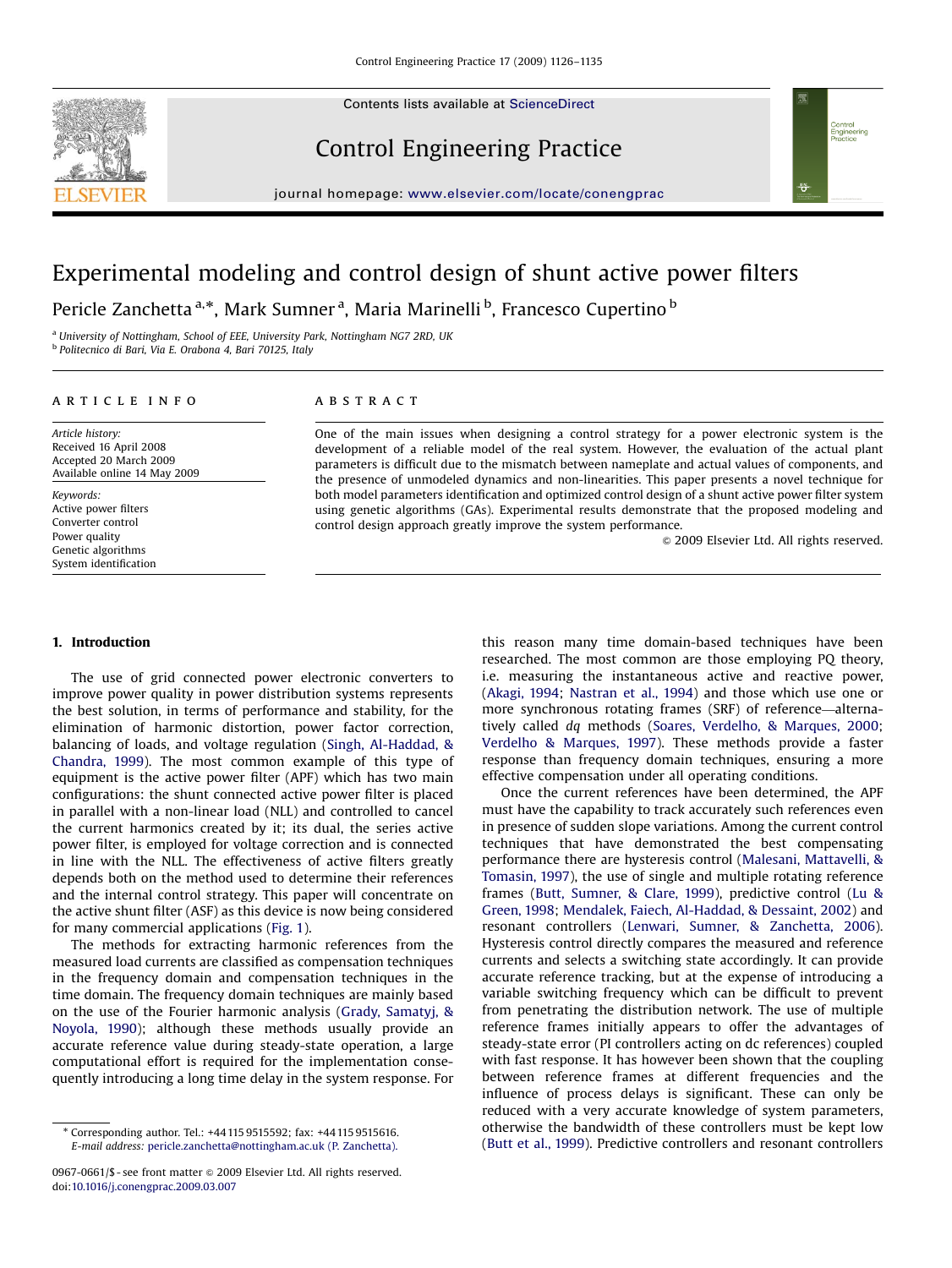<span id="page-1-0"></span>

Fig. 1. Shunt active power filter connected to a power network.

both offer the advantages of fast response and accurate control, but both need to know accurately the system parameters. In addition to performance requirements, these ''advanced'' controllers require the active filter commissioning engineer to fully understand the whole design process, and field trails and commissioning can be a complicated and time consuming process. For that reason the single dq frame controller (see Section 2) is commonly found on commercial products, as it provides a good compromise between simplicity of implementation, a limited number of parameters which require tuning during commissioning and, at the same time the overall control can be robust and stable.

The choice and implementation of the current controllers is vital for the achievement of a satisfactory performance level. The control design procedure is traditionally based on the use of a model that reproduces the behavior of the real system. Recent literature has proposed an experimental use of heuristic optimization strategies like genetic algorithms (GAs) to tune the system controllers automatically and directly on the experimental rig, for current, speed, and position control loops in electrical drives, without the need of a model ([Cupertino, Mininno, Naso,](#page--1-0) [Turchiano,](#page--1-0) & [Salvatore, 2004;](#page--1-0) [Da Silva, Acarnley,](#page--1-0) & [Finch, 2000;](#page--1-0) [Okaeme, Zanchetta, & Sumner, 2006\)](#page--1-0). However for applications of grid connected power electronic systems the design of the controllers using model-based techniques is essential. Under normal operation, the current controllers operate whilst maintaining a balance between two voltage sources—the dc link capacitor and the grid supply. There is little room for an experimental optimization, as any modifications which make the system response more oscillatory can cause system trips, or even device failure. This is an especially hard challenge when the current control loops must have a very high bandwidth ( $>$ 350 Hz) to achieve accurate harmonic control (fifth and seventh from 50 Hz). Therefore, optimal selection of the control parameters offline is required and this depends on the exact conformity of the model with the real system.

When dealing with the modeling of active filter systems, the attention of researchers is mainly devoted to modeling of the control system dynamics and very few papers dealing with the modeling of the true active filter characteristics have appeared in literature ([Clare, Sumner, Butt, & Palethorpe, 1998;](#page--1-0) [Guiotto &](#page--1-0) [Smedley 2003;](#page--1-0) [Jacobs et al., 2004;](#page--1-0) [Kanaan et al., 2003](#page--1-0); [Mendalek](#page--1-0) [& Al Haddad, 2000;](#page--1-0) [Nasiri](#page--1-0) [& Emadi, 2003](#page--1-0)). Some of these papers deal with the modeling of APF using bespoke code written in computational software, while others deal with the use of modeling software packages such as Matlab/Simulink, PSpice, and Saber. In most cases, these tools allow the entire system to be built in a straightforward manner, to include power circuits, load characteristics, control loops and thermal effects, but it is still difficult to obtain a model which accurately predicts the performance of the real system. Some effects due, for instance, to the non-linearities of the power devices (e.g. on state resistance vs. current), saturation and non-linear frequency dependence of the line inductors, deeply affect the behavior of the system but are

not always easy to quantify and to take into account in the model. In addition some of the parameters of the electrical circuits, for instance the impedance of the network or the resistance of the conductors, are difficult to measure accurately in-situ. Small deviations between the simulation model and the real system can have significant effects on controller performance ([Lenwari et al.,](#page--1-0) [2006\)](#page--1-0).

[Mendalek and Al Haddad \(2000\)](#page--1-0) have discussed a mathematical model of a three-phase shunt APF based on the abc/dq transformation of the ac system variables. This model is derived supposing all the components are ideal and is used for control design. In order to validate the performance of the controllers, another model is developed using the ''power system blockset'' in Matlab/Simulink environment. Only simulation results are presented, leaving the accuracy of the model unproven. [Nasiri](#page--1-0) [and Emadi \(2003\)](#page--1-0) and [Kanaan et al. \(2003\),](#page--1-0) have developed mathematical models of APFs using the state-space average modeling technique. Such models are based on small signal approximations which create a simplified linear system about a specific operating point. The simulation results are not compared with experimental results and the authors do not deal with the problem of deriving a model as close as possible to the real system. [Clare et al. \(1998\)](#page--1-0) underline the importance of getting an accurate model of an APF and list advantages and disadvantages of using original software compared to a commercial package for simulating the system. Some interesting conclusions are made concerning two accurate APF models developed in both the Simulink/Matlab and Saber environments. Though experimental results are presented, a comparison between simulation and experimental results is omitted and the accuracy of the model is not verified.

Interesting results are presented by [Guiotto and Smedley](#page--1-0) [\(2003\)](#page--1-0) and [Jacobs et al. \(2004\)](#page--1-0). In the former, a model of a shunt APF based on the switching flow-graph method is presented. This method is easy to use and accurate, even if ideal components have been considered. Such a model is implemented in Matlab/ Simulink, and the simulation results are compared with those obtained from a PSpice model and from an experimental setup, showing a good agreement among them. In the latter an extremely accurate model is developed in the PSpice environment, using some components from the software library and some created by the user. This work is furthermore interesting since the C-code of the APF control algorithm is completely developed and tested in the PSpice environment and then downloaded into realtime DSP control board without any changes. Experimental results confirm the simulation results. Therefore, both [Guiotto and](#page--1-0) [Smedley \(2003\)](#page--1-0) and [Jacobs et al. \(2004\)](#page--1-0) show that an accurate simulation model enables the design of controllers that will have performance in real applications comparable to those obtained in simulations.

The objective of the work described in this paper is to obtain high bandwidth, high performance current controllers for a shunt APF. This is achieved using a two stage optimization process. The first stage employs a genetic algorithm to tune several parameters of an APF model such that it provides the best representation possible for a real APF system [\(Depeng, 2006](#page--1-0); [Tan and Yang,](#page--1-0) [2006\)](#page--1-0). The second stage then exploits this model to design high bandwidth current controllers, again using a GA optimization approach similar to those described by [El-Habrouk and Darwish](#page--1-0) [\(2002\)](#page--1-0), [Diana, Sumner, Zanchetta, and Marinelli \(2003\),](#page--1-0) and [Zanchetta, Sumner, Cupertino, Marinelli, and Mininno \(2004\).](#page--1-0) Experimental results demonstrate that the APF performance is noticeably improved by the proposed two stage GA-based optimization procedure. The practical benefits coming from the commercial implementation of the proposed method are the improvement of the control response and the significant